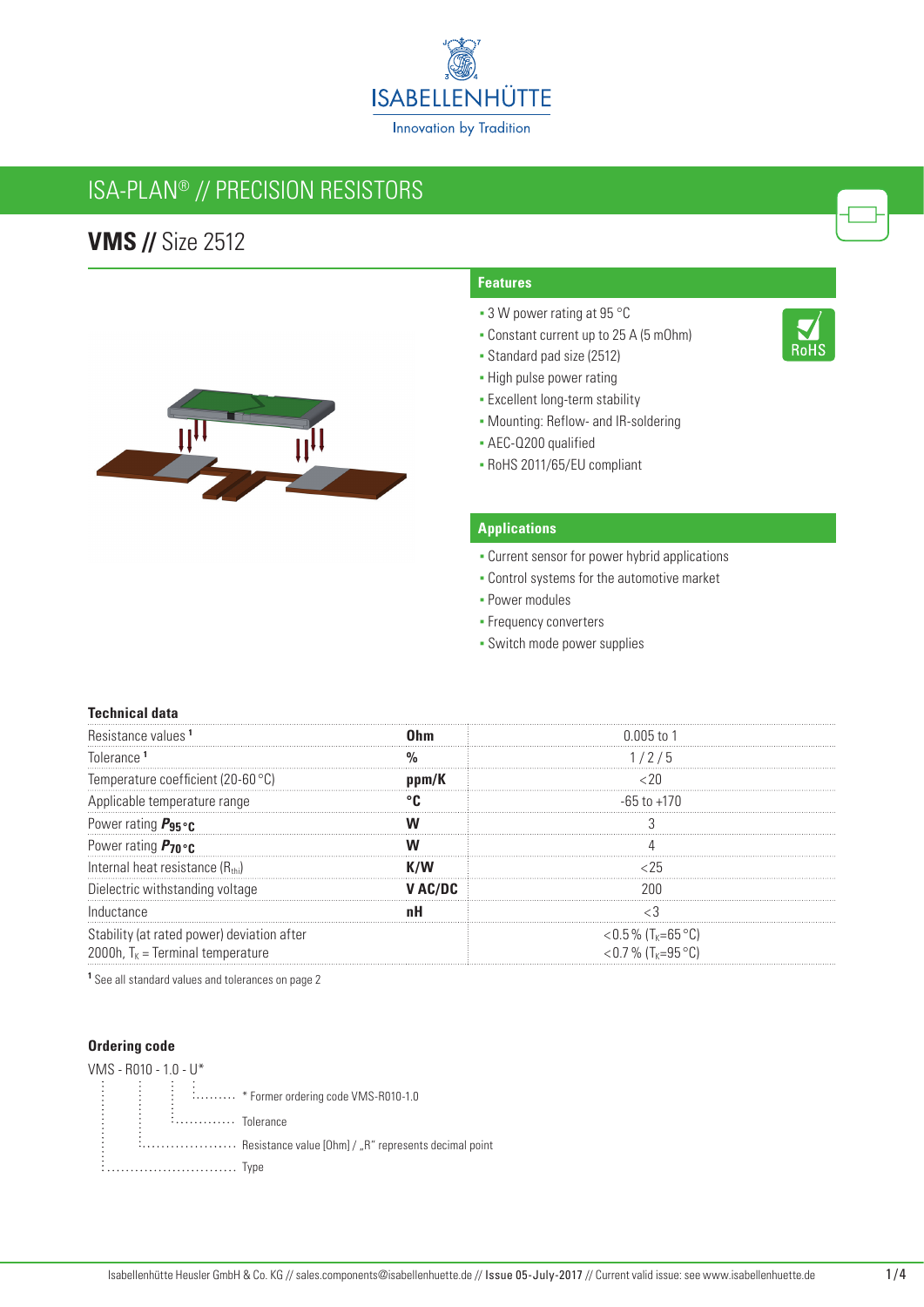# **VMS //** Size 2512

|                                  | Recommended solder profile |      |                |     |  |
|----------------------------------|----------------------------|------|----------------|-----|--|
| Reflow- and IR-soldering         |                            |      |                |     |  |
| Temperature                      |                            | 26N  | 255            | 217 |  |
| Time                             | sec                        | peak |                |     |  |
| <b>Tape and reel information</b> |                            |      |                |     |  |
| Specification                    |                            |      | DIN EN 60286-3 |     |  |
| .                                |                            |      | $\sim$         |     |  |

| Tape width           | mm   |      |
|----------------------|------|------|
| Reel size            | inch |      |
| Parts per reel       | pcs  | annn |
| Packaging weight net |      | 539  |
|                      |      |      |



### **Available standard resistance values and tolerances\***

| Resistance values   Tolerance 1%   Tolerance 2% |                       |   | <b>Tolerance 5%</b> |
|-------------------------------------------------|-----------------------|---|---------------------|
| R005                                            | ✓                     |   |                     |
| R0068                                           |                       |   | ✓                   |
| R010                                            | $\checkmark$<br>u.    |   | ✓                   |
| R012                                            | ✓<br>.                |   |                     |
| R015                                            | ✓                     |   |                     |
| R020                                            | ✓                     | ✓ |                     |
| R022                                            | ✓<br>$\cdots$         |   |                     |
| R025                                            | ✓<br>.                |   |                     |
| R027                                            | ✓                     |   |                     |
| R030                                            | ✓                     |   |                     |
| R033                                            | ✓                     |   |                     |
| R039                                            | $\checkmark$<br>.     |   |                     |
| R040                                            | ✓                     |   |                     |
| R047                                            | ✓                     |   |                     |
| R050                                            | $\checkmark$          |   |                     |
| R056                                            | $\checkmark$<br>.     |   |                     |
| R068                                            | $\checkmark$<br>in in |   |                     |
| R082                                            | ✓                     |   |                     |
| R100                                            | ✓<br>.                |   |                     |
| R120                                            | ✓<br>in i             |   |                     |
| R150                                            | $\checkmark$<br>.     |   |                     |
| R180                                            | ✓                     |   |                     |
| R200                                            | ✓                     |   |                     |
| R220                                            | ✓                     |   |                     |
| R240                                            | ✓                     |   |                     |
| R270                                            |                       |   |                     |
| R300                                            | ✓                     |   |                     |
| R330                                            | $\checkmark$          |   |                     |
| R470                                            | $\checkmark$<br>.     |   |                     |
| R500                                            | ✓                     |   |                     |
| R680                                            | $\checkmark$          |   |                     |
| <b>1R00</b>                                     | ✓                     |   |                     |

\* Further values and tolerances on request  $\checkmark$  = available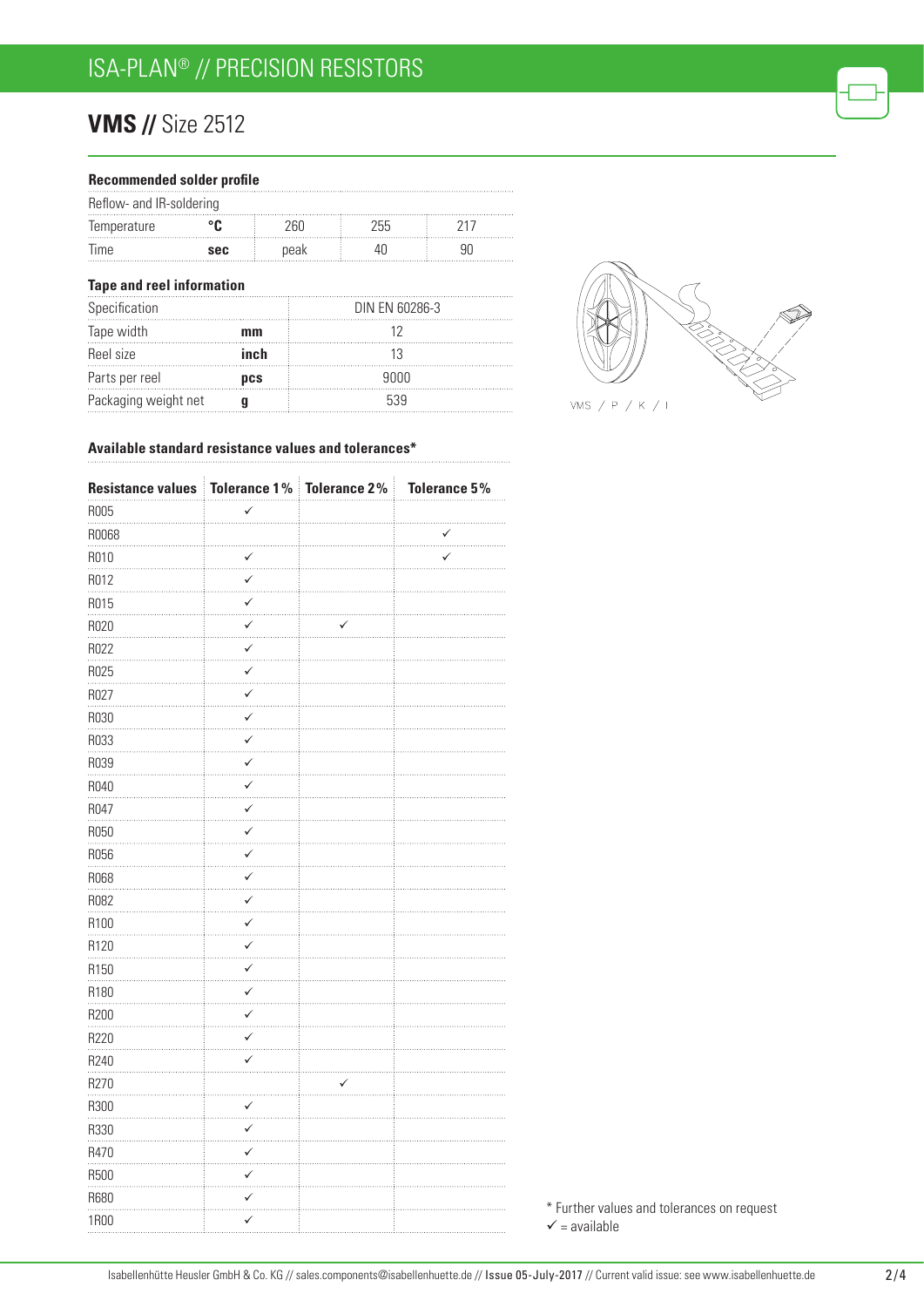# ISA-PLAN® // Precision resistors

# **VMS //** Size 2512



#### **Temperature dependence of the electrical resistance Power derating curve**



### **Mechanical dimensions and pcb-layout proposal (Reflow-soldering) [mm] / Drawing Z-YE-497**



| Type |                                           |  |  |
|------|-------------------------------------------|--|--|
|      | VMS 635 +03 305 +02 04 +015 09 +02 05 +02 |  |  |

**Layout 1**

 $\geq$ 



**Layout 2** Layout for values > 30 mOhm if TC < 20 ppm/K is required



| Solder pad type I | W    |        |  |
|-------------------|------|--------|--|
|                   | - 36 | 155.76 |  |